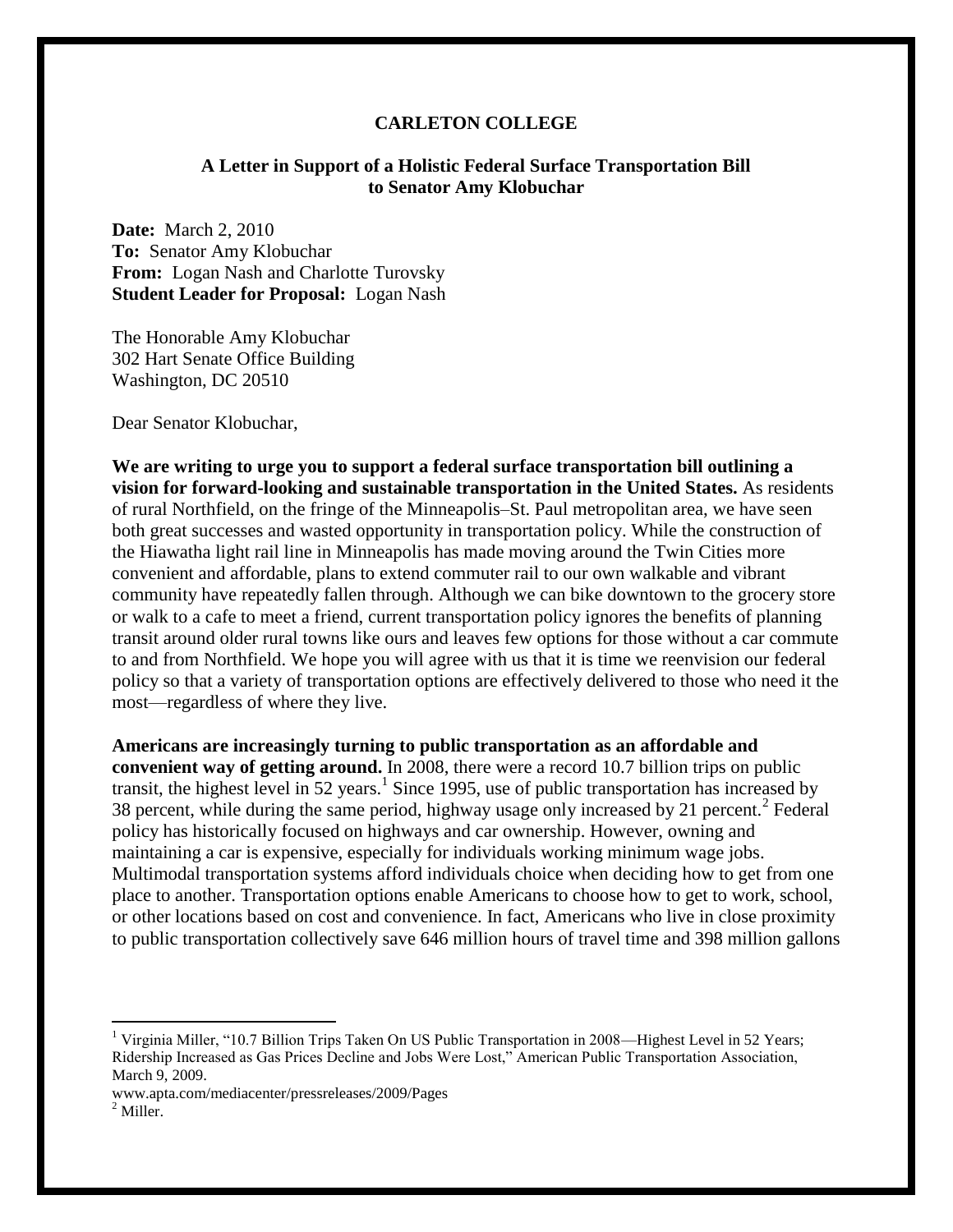of fuel annually.<sup>3</sup> According to a January 2010 report released by the American Public Transportation Association (APTA), individuals who ride public transportation save an average of \$770 a month. $4$ 

**The environmental costs of auto-centrism are becoming increasingly apparent.** According to the Environmental Protection Agency, private vehicles produce 36 percent of transportation emissions annually in the United States (compared to two percent produced by rail service and one percent by buses).<sup>5</sup> But, by eliminating one vehicle and walking or using public transportation instead, a formerly two-car family can reduce their own carbon footprint by up to 30 percent.<sup>6</sup>

**Public transportation is a great asset for those privileged to live in close proximity to safe, reliable, and pleasant commuting options. However, individuals and families who do not live within walking distance of transit and amenities are not afforded this choice.** In 2003, 71.8 percent of the working poor drove to work, while only 5.9 percent used public transportation.<sup>7</sup> These low-income drivers are forced to spend an average of 8.4 percent of their income on commuting costs compared to only 3.8 percent for other commuters.  $\frac{1}{8}$  Transportation is an issue of equity. If individuals do not have access to services within walking distance or public transportation, they will be forced to drive, even for short trips.

**Despite the increasing realization that well-planned transit growth is crucial for our nation's commuters, communities, and environment, federal transportation policy lags behind.** Rather than forging ahead with new legislation, the Obama administration has elected to extend the Bush-era "Safe, Accountable, Flexible, Efficient Transportation Equity Act: A Legacy for Users" (SAFETEA-LU) Act, which focuses on highway subsidies and lacks a clear plan for a more sustainable, multimodal transportation future. The SAFETEA-LU plan also lacks a way to address the current transportation funding crisis. Declining gas tax revenues are draining the Highway Trust Fund, used to finance transportation projects, to the point of requiring an infusion from the general budget.<sup>9</sup> While such stopgap measures may be necessary in the immediate term, the United States cannot afford to ignore the growing demand for a more holistic, environmentally and socially friendly transportation policy. Small steps forward taken in the SAFETEA-LU Act, such as the New Starts program, have worked to foster transit success stories like Minneapolis's Hiawatha Line light rail, but their scope is still too limited. Fortunately, Minnesota's own Representative Jim Oberstar, chairman of the House Transportation and

http://t4america.org/policybriefs/t4\_policybrief\_climate.pdf

http://www.brookings.edu/reports/2008/0314\_transportation\_puentes.aspx

 $\overline{a}$ 

<sup>&</sup>lt;sup>3</sup> "Facts on Public Transportation," American Public Transportation Association, www.publictransportation.org/facts

<sup>4&</sup>lt;br>Mantill Williams, "Riding Public Transit Saves Individuals \$9,242 Annually," American Public Transportation Association, January 12, 2010. http://www.publictransportation.org/facts/100112\_transit\_savings.asp

<sup>&</sup>lt;sup>5 a</sup> Transportation and Climate Change: A Critical Linkage," Transportation for America.

<sup>&</sup>lt;sup>6</sup> "Transportation and Climate Change: A Critical Linkage."

<sup>&</sup>lt;sup>7</sup> Elizabeth Roberto, "Commuting to Opportunity: The Working Poor and Commuting in the United States," The Metropolitan Policy Program at Brookings, March 14, 2008, 8.

<sup>&</sup>lt;sup>8</sup> Roberto, 7.

<sup>&</sup>lt;sup>9</sup> Congressional Budget Office, "The Budget and Economic Outlook: Fiscal Years 2010 to 2020," January, 2010. http://www.cbo.gov/ftpdocs/108xx/doc10871/Frontmatter.shtml, Appendix D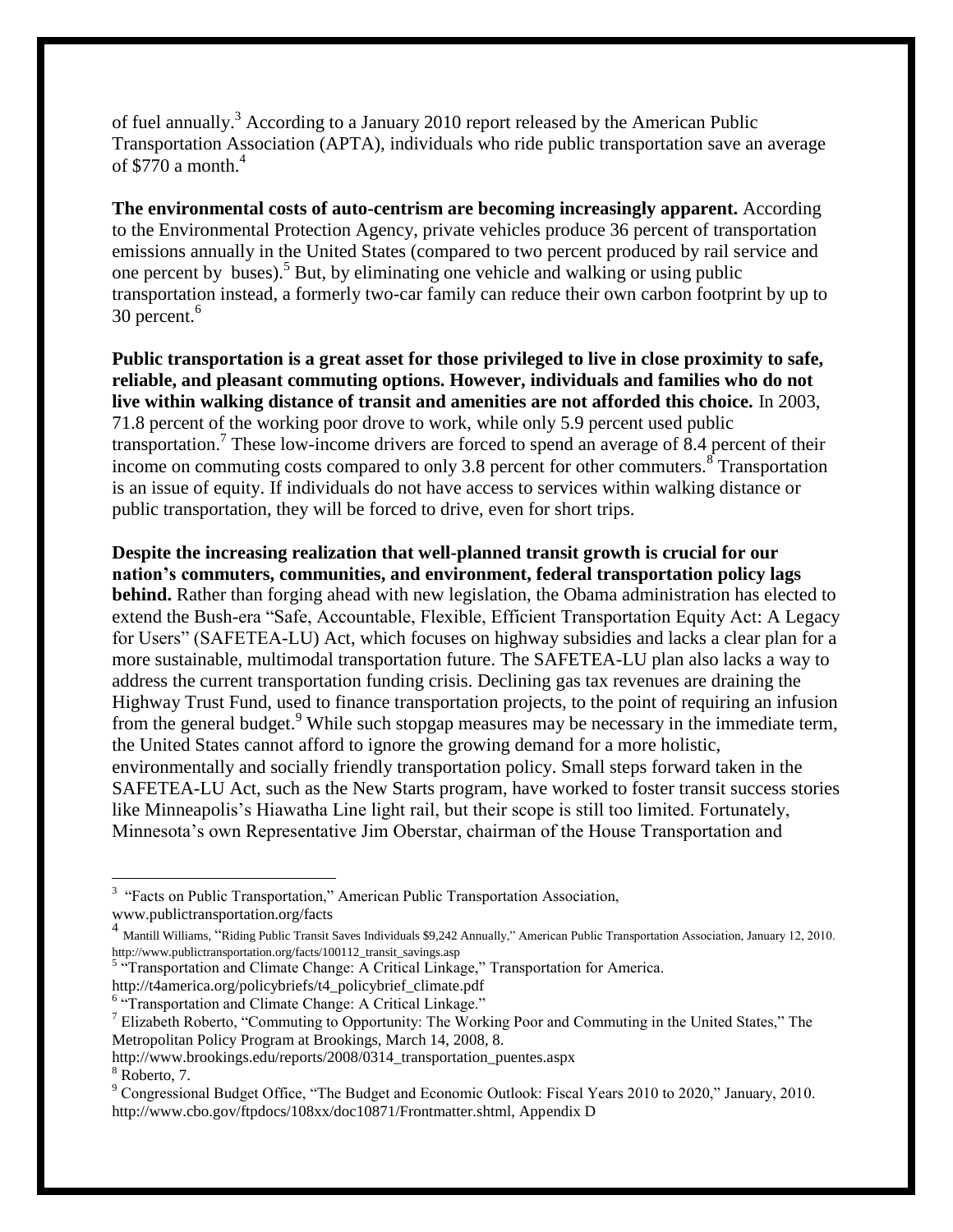Infrastructure Committee, is a champion of progressive transportation policy and has created a draft transportation bill with just such a vision.

**Oberstar's draft embeds principles of livability into federal policy, ensuring that federal funding goes to transit and highway projects that offer Americans greater transportation options.** For instance, the bill makes crucial changes to the popular New Starts/Small Starts transit grants program. Initiated under SAFETEA-LU, Bush-administration policy had burdened these initiatives with a narrowly defined Cost-Effective Index (CEI) requirement. This guideline failed to take into account the potential for transit to invigorate and enliven areas around stations, encouraging transit-oriented development, business investment, and other environmental and social benefits that help communities reap massive dividends from transit investment.<sup>10</sup> We in the Twin Cities metro area have seen these effects firsthand on the Hiawatha Line, where stationarea redevelopments have helped ridership levels consistently shatter expectations.<sup>11</sup> This January, Secretary of Transportation Ray LaHood reversed the short-sighted CEI restriction, asserting that "we want to base our decisions on how much transit helps the environment, how much it improves development opportunities and how it makes our communities better places to live." $12$ 

Oberstar's draft goes even further; it simplifies the long review process for grants so that municipalities no longer need to wait ten years to fund projects that address current problems.<sup>13</sup> Furthermore, a reformed Office of Intermodalism would coordinate distribution of these and other federal funds so that transit and highway money is distributed with an eye towards efficient growth and user choice. New funding guidelines would also allocate more money to muchneeded rural transit systems and give towns such as Northfield a more equitable role in statewide planning decisions. Oberstar's vision is a long-overdue restructuring of how we think about transportation planning in this country.

Despite its forward-thinking agenda, Representative Oberstar's bill does not address the dire federal transportation funding situation. The growing national emphasis on alternative fuels, hybrid vehicles, and green transportation has led to declining gas tax revenues. Alternative funding methods such as a Vehicle Miles Traveled (VMT) tax are unpalatable due to feasibility and privacy issues. To cope, the National Surface Transportation Policy and Revenue Study Commission has recommended that the federal gas tax be raised. While this is not the ideal longterm solution, our nation's transportation infrastructure cannot wait until the Highway Trust Fund runs dry and we are forced to deal with this crisis on unfavorable terms. We agree with the Commission that any future surface transportation legislation should raise the gas tax to create a stable source of funding for these necessary projects.

http://www.fta.dot.gov/news/news\_events\_11036.html

 $\overline{a}$ 

<sup>&</sup>lt;sup>10</sup> Roderick B. Diaz, "Impacts of Trail Transit on Property Values" (paper presented at The Commuter Rail/Rapid Transit Conference Sponsored by the American Public Transportation Association, Toronto, Ontario, May, 1999). <sup>11</sup> Twin Cities Metropolitan Council, "Regional Transit Ridership: Up Again in 2008," January, 2009. http://www.metrocouncil.org/directions/transit/transit2009/RidershipJan09.htm

<sup>&</sup>lt;sup>12</sup> Paul Griffo, "Obama Administration Proposes Major Public Transportation Policy Shift to Highlight Livability" United States Department of Transportation, January 13, 2010.

<sup>&</sup>lt;sup>13</sup> Stephen Lee Davis, "What does Oberstar's proposal do for the New Starts transit program?" Transportation for America, June 18, 2009.

http://t4america.org/blog/2009/06/18/what-does-oberstars-proposal-do-for-the-new-starts-transit-program/